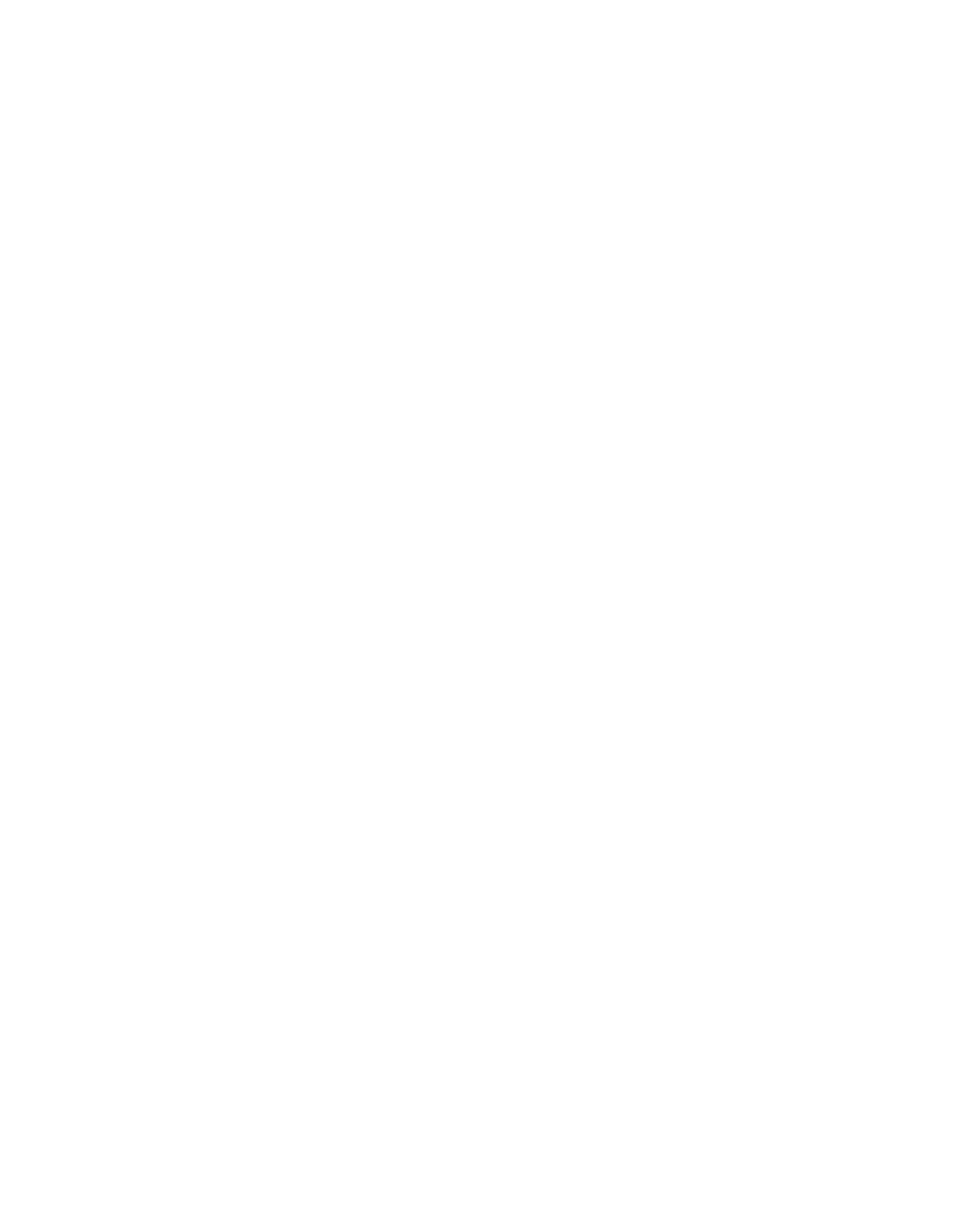As the Policy and Communications Coordinator, Olivia will support key communications and talent development [projects, including our Diversity, Equity and Opportunity](http://www.mhtc.org/diversity-equity-and-opportunity/) Initiatives, and our public policy advocacy and agenda.

Originally from London, England, Olivia is in her third year at Northeastern University pursuing a Bachelor of Science degree in Political Science and Criminal Justice and a minor in Law and Public Policy.

We look forward to her contributions over the next six months to advance the Council's mission to make Massachusetts the world's most attractive place to live and work, and in which to create, operate, and grow high technology businesses.

# **Bold Vision for Massachusetts' Future**

The Council is proposing a collaboration between private, public, and academic leaders to generate bold ideas for Massachusetts' future called the **Future is Now**. The program, kicking off this year, will explore the most important trends in technology with leaders across various sectors and facets to determine their implications for the Commonwealth. Through this effort, supported by Knowledge Partner McKinsey & Company, we aim to answer critical questions regarding the State's future—from how we can harness this collaboration to



transform technology, intelligence, and infrastructure breakthroughs into life-changing opportunities for residents, to becoming a clean tech powerhouse and inspire others to do the same. More information regarding the Future is Now will be announced later this month.

# **Council in the News**

*Stay up to date with the following selection of recent media coverage.*

● [Campaigns supporting and opposing Massachusetts additional income tax](https://news.ballotpedia.org/2022/01/31/campaigns-supporting-and-opposing-massachusetts-additional-income-tax-amendment-report-1-6-million-in-contributions/) **amendment report \$1.6 million in contributions**, Ballotpedia News, January 31, 2022

**● [Surtax critics ask high court to clarify ballot question](https://www.eagletribune.com/surtax-opponents-ask-high-court-to-clarify-referendum/article_3652556e-803b-11ec-bac0-af028f3ea316.html)** The Eagle Tribune, January 31, 2022

⬣ **[Massachusetts' Millionaire Tax Plan Challenged by Tech Counci](https://www.bloomberg.com/news/articles/2022-01-27/millionaire-tax-plan-in-massachusetts-challenged-by-tech-backers)l**, Bloomberg News, January 27, 2022

⬣ **[Critics ask SJC to review wording of 'millionaires tax' ballot description](https://www.bostonglobe.com/2022/01/27/business/critics-ask-sjc-review-wording-millionaires-tax-ballot-description/)**, *The Boston Globe*, January 27, 2022

⬣ **[Millionaire's tax opponents sue over ballot language](https://commonwealthmagazine.org/state-government/millionaires-tax-opponents-sue-over-ballot-language/)**, *Commonwealth Magazine*, January 27, 2022

**● [Surtax Opponents Take Summary Case to SJC](https://www.statehousenews.com/email/a/2022178?key=2d3048)** State House News Service, January 27, 2022

◆ [Millionaire tax opponents file SJC action to prevent 'misleading' of voter](https://www.bostonherald.com/2022/01/27/millionaire-tax-opponents-file-sjc-action-to-prevent-misleading-of-voters/)s*Boston Herald*, January 27, 2022

⬣ **[High-earners tax may bring in considerably less than supporters estimate, study says](https://www.bostonglobe.com/2022/01/13/business/study-high-earners-tax-may-bring-considerably-less-than-supporters-estimate/)**, *The Boston Globe*, January 13, 2022

⬣ **[Baystate Business: Massachusetts Business Conditions \(Radio\)](https://www.bloomberg.com/news/audio/2022-01-10/baystate-business-massachusetts-business-conditions-radio)**, Bloomberg Baystate Business Radio, January 10, 2022

**● [New ranking puts Mass. among worst in U.S. for business tax climate](https://www.bizjournals.com/boston/news/2022/01/07/new-ranking-puts-mass-among-worst-for-business-ta.html) Boston Business Journal,** January 7, 2022

⬣ **[2021 Year in Review](https://www.bizjournals.com/boston/news/2022/01/02/here-are-the-12-biggest-business-stories-of-2021.html)**, *Boston Business Journal*, January 2, 2022

# **Support the Council in 2022**

We are pleased to offer a variety of high-impact, high-visibility sponsorship and partnership opportunities. The benefits, programs, and resources outlined in our **[2022 MHTC Sponsorship Opportunities](http://www.mhtc.org/wp-content/uploads/2021/12/12.6.21_MHTC-2022-Sponsorship-Opportunities.pdf)** provide members with the chance to encompass their brand with the High Tech Council's mission, values, and

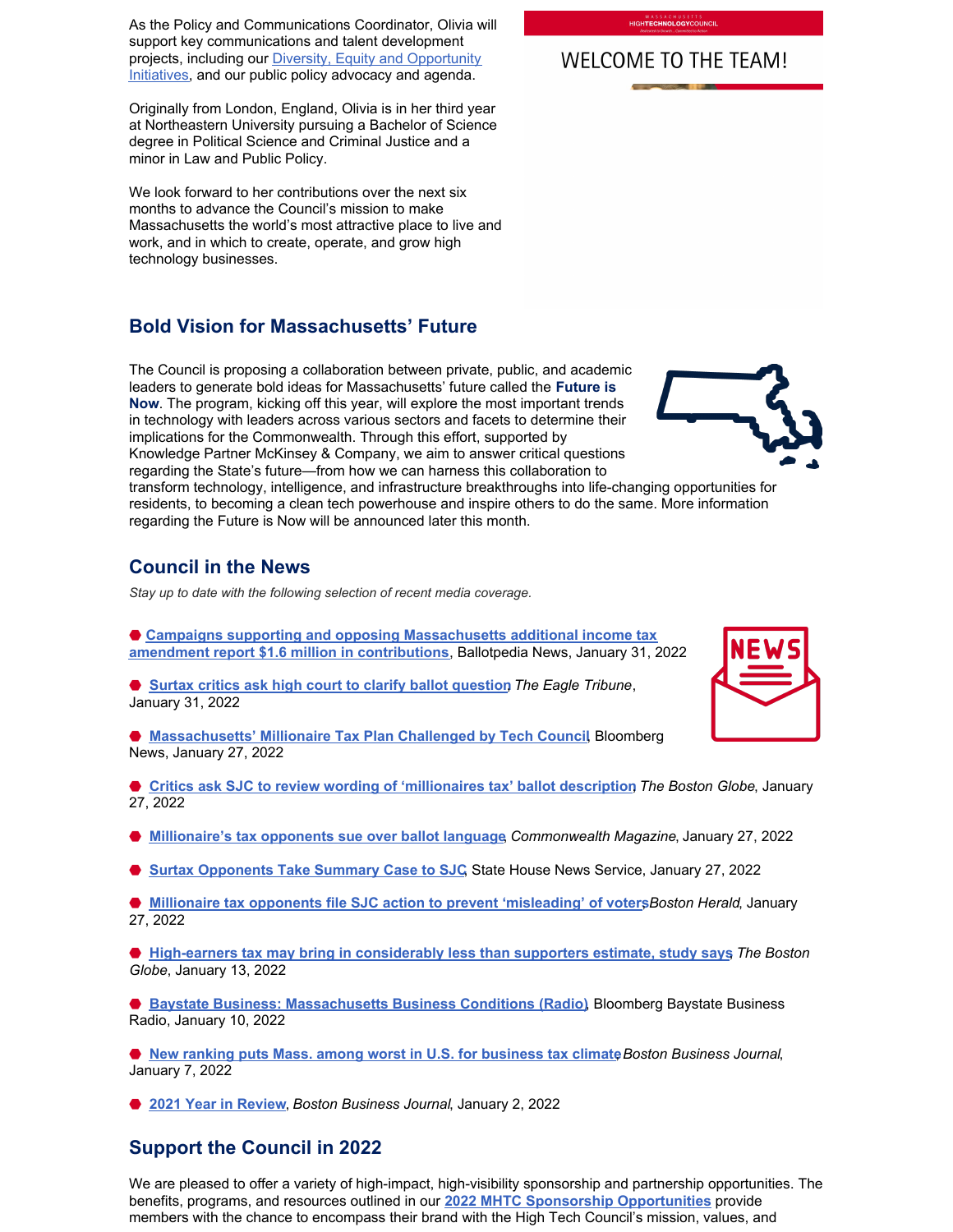priorities while also supporting the growth of Massachusetts' innovation ecosystem. As a sponsor, you are directly investing in the resiliency and long-term strength of the Massachusetts economy and enhancing the quality of life in our great state. To learn more and reserve your 2022 sponsorship request, please contact **[Chris Anderson](mailto:chris@mhtc.org)**.

#### **[2022 Sponsorship](http://www.mhtc.org/wp-content/uploads/2021/12/12.6.21_MHTC-2022-Sponsorship-Opportunities.pdf) Opportunities**

# **MHTC Member Corner**

Please join us in welcoming our new member, **[Brick Marketing](https://www.brickmarketing.com/)**!

# **Wibelieur Marketing**

# **Member Awards & Honors**

**[20+ MHTC Members Recognized as Human Rights Campaign Foundation's](https://hrc-prod-requests.s3-us-west-2.amazonaws.com/CEI-2022-Appendices-C.pdf) 2022 Corporate Equality Index (CEI)'s Best Places to Work for LGBTQ+ Equality**

**[Three Northeastern Leaders Receive Lifetime Honor for Prolific Scientific](https://news.northeastern.edu/2022/01/27/aaas-fellowship-awards/?utm_source=homepage&utm_medium=website&utm_campaign=edu#_ga=2.214184469.387714208.1643664819-1517191705.1642630122) Contributions**

**[WPI Professor Reeta Rao Elected a Fellow of the American Association for](https://www.wpi.edu/news/wpi-professor-reeta-rao-elected-fellow-american-association-advancement-science) the Advancement of Science**

**[Boston Scientific Wins Premier Catalyst Award for DE&I Excellence](https://news.bostonscientific.com/Boston-Scientific-Wins-Premier-Catalyst-Award-for-DEI-Excellence#:~:text=Boston Scientific was honored with,ceremony on March 17%2C 2022.)**



**[Sullivan Group Named Best Business Insurance Agency for the 8](https://www.wbjournal.com/article/wbj-awards-its-best-of-business-to-59-honorees)[th](https://www.wbjournal.com/article/wbj-awards-its-best-of-business-to-59-honorees) [Year in a row in](https://www.wbjournal.com/article/wbj-awards-its-best-of-business-to-59-honorees)** *Worcester Business Journal's* **[Best of Business Awards](https://www.wbjournal.com/article/wbj-awards-its-best-of-business-to-59-honorees)**

**[Boston Scientific & Raytheon Make JUST Capital's 2022 Rankings of America's Most JUST](https://justcapital.com/rankings/) Companies**

**[Waters Corporation Wins "Overall BioPharma Innovation of the Year" In 2021 BioTech Breakthrough](http://www.prweb.com/releases/waters_corporation_wins_overall_biopharma_innovation_of_the_year_in_2021_biotech_breakthrough_awards_program/prweb18407891.htm) Awards Program**

**[PTC's Catherine Kniker named as one of the Most Successful CSO's of 2021 by C Level Focus](https://c-levelfocus.com/CATHERINE-KNIKER-Executive-Vice-President-and-Chief-Strategy-Officer-of-PTC-Awarded-Successful-CSOs-2021-by-clevelfocus.html)**

## **Member News**

- **[Workers of color and LGBTQ employees face healthcare inequity regardless of income](https://www.benefitnews.com/news/mckinsey-on-healthcare-inequity-for-poc-and-lgbtq-employees) Benefit** News, February 2, 2022
- **[Suffolk Chosen for Gillette Stadium Renovation Project](https://www.businesswire.com/news/home/20220131005046/en/)**, Business Wire, January 31, 2022
- **[Progress Grants Its First Women in STEM Scholarship in India and Opens U.S. Scholarship](https://www.globenewswire.com/news-release/2022/01/31/2375824/0/en/Progress-Grants-Its-First-Women-in-STEM-Scholarship-in-India-and-Opens-U-S-Scholarship-Application-Process.html) Application Process**, Global Newswire, January 31, 2022
- **[Northeastern University Partners With The United Negro College Fund To Increase](https://news.northeastern.edu/2022/01/28/uncf-partnership-financial-services-diversity/?utm_source=homepage&utm_medium=website&utm_campaign=edu#_ga=2.221937306.387714208.1643664819-1517191705.1642630122) Representation Of Black Talent In Financial Services, Life Sciences Sectors**, January 28, 2022
- **[Air Force Expands Use of PTC Platform to Maximize Supply Chain](https://www.iotworldtoday.com/2022/01/25/air-force-expands-use-of-ptc-platform-to-maximize-supply-chain/)**, IOT World Today, January 25, 2022
- **[Here Are Barron's Top-Performing Sustainable Funds](https://www.barrons.com/articles/top-sustainable-investment-funds-ranking-51642723579)**, *Barron's*, January 21, 2022
- **[Columbia Threadneedle Investments Selects Three Firms for 2022 MassChallenge FinTech's](https://www.businesswire.com/news/home/20220120005086/en/Columbia-Threadneedle-Investments-Selects-Three-Firms-for-2022-MassChallenge-FinTech%E2%80%99s-Start-up-Accelerator-Program) Start-up Accelerator Program**, Business Wire, January 20, 2022
- **The Rise of the Technical CEQ CIO, January 19, 2022**
- **[Future of work: A case for the three-day weekend](https://enterprisersproject.com/article/2022/1/future-work-case-3-day-weekend)**, The Enterprisers Project, January 18, 2022
- **[LumiraDx's Covid-19 antigen test can identify Omicron varian](https://www.medicaldevice-network.com/news/lumiradx-covid-19-antigen-omicron-variant/)t Medical Device Network,** January 17, 2022
- **[Woods Hole report identifies concerns, possible solutions for harmful algae blooms](https://www.wbur.org/news/2022/01/15/toxic-algae-report-woods-hole)**, WBUR, January 15, 2022
- **[Boston port served by the largest-ever cargo ship to visit the city](https://www.bostonglobe.com/2022/01/16/metro/boston-port-served-by-largest-ever-cargo-ship-visit-city/)**, *Boston Globe*, January 16, 2022
- **[Pegasystems Appoints Katherine Parente As Global Chief People Officer](http://bwpeople.businessworld.in/article/Pegasystems-Appoints-Katherine-Parente-As-Global-Chief-People-Officer-/06-01-2022-416846/)**, BW People, January